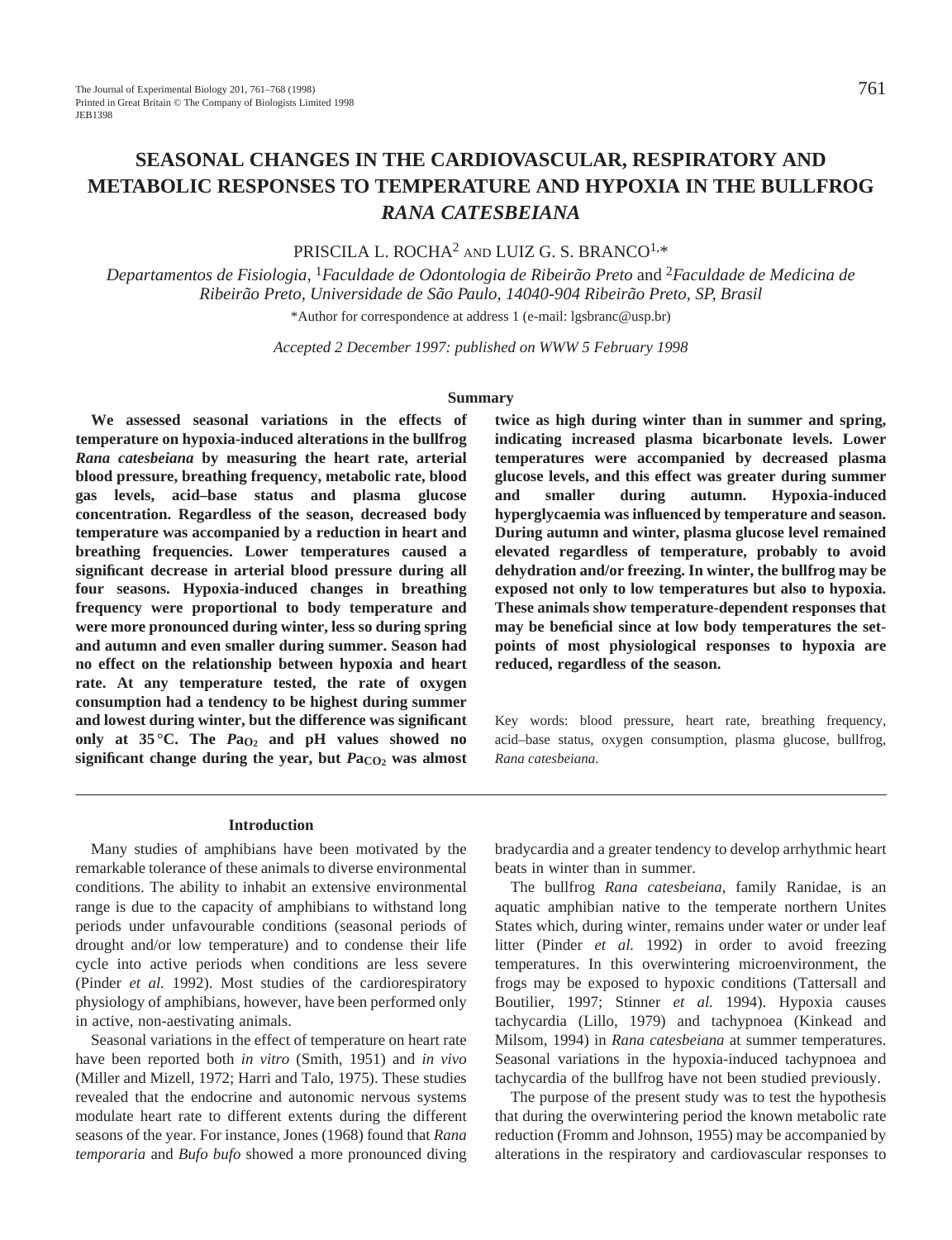|                                           | Season           |                  |                |                  |  |
|-------------------------------------------|------------------|------------------|----------------|------------------|--|
| Temperature $(^{\circ}C)$                 | Spring           | Summer           | Autumn         | Winter           |  |
| Minimum                                   | $18.08 + 0.22$   | $19.54 \pm 0.17$ | $15.69 + 0.33$ | $15.61 \pm 0.20$ |  |
| Maximum                                   | $29.86 \pm 0.36$ | $30.16 + 0.32$   | $27.37+0.33$   | $29.24 + 0.44$   |  |
| Values are means $\pm$ s.E.M. ( $N=91$ ). |                  |                  |                |                  |  |

Table 1. *Minimum and maximum ambient temperature in Ribeirão Preto, São Paulo State, Brazil, measured on a daily basis*

hypoxia. To measure such seasonal variations, we measured the effects of hypoxia on heart rate, arterial blood pressure, breathing frequency, blood gas levels, acid–base status and plasma glucose levels in *Rana catesbeiana*.

#### **Materials and methods**

## *Animal source and maintenance*

Four groups (one for each season) of adult bullfrogs (*Rana catesbeiana*) of either sex weighing (mean ± S.E.M.) 175.90±8.16 g in spring (*N*=30, 54 % males and 46 % females), 174.99±4.31 g in summer (*N*=30, 53 % males and 47 % females), 174.37±7.31 g in autumn (*N*=31, 49 % males and 51 % females) and 180.34±3.12 g in winter (*N*=30, 46 % males and 54 % females) were obtained from a local frog farm, 2–3 weeks before experimentation throughout the year. The first animals were imported from the United States during the early 1930s, and they have been raised in Brazil ever since. At the farm, they were held at ambient temperature (Table 1) with free access to running tap water and were fed mealworms throughout the year. Average age was approximately 3 months.

Upon arrival at the laboratory, the animals were kept indoors in aquaria with free access to tap water and basking areas at 23–25 °C (the average environmental temperature throughout the year at the frog farm). All animals were force-fed chicken liver once a week until 7 days before surgery. Experiments were performed throughout the year, avoiding transition weeks between seasons (winter experiments were conducted from June 29 to September 14, spring experiments from September 29 to December 14, summer experiments from December 29 to March 14, and autumn experiments March 29 to June 14).

#### *Anaesthesia and surgical procedures*

For anaesthesia, the bullfrog was placed in a closed box saturated with ether vapour. Arterial cannulae (PE-50) filled with heparinized Ringer's solution were occlusively inserted into the femoral artery. A second catheter (PE-100), inserted into the frog's buccal cavity *via* a tight-fitting hole made in the tympanic membrane, was used to measure breathing frequency. All animals recovered promptly from anaesthesia. After surgery, the animals were left undisturbed for at least 24 h at 23–25 °C, in aquaria with free access to tap water and basking areas.

# *Measurements of blood pressure, heart rate, breathing frequency and O2 consumption*

Arterial blood pressure was measured by connecting the

arterial catheter to a Hewlett Packard pressure transducer (HP 1280, USA) kept at the level of the frog's heart. Heart rate was determined by counting pressure pulses. Breathing frequency was recorded using a differential air-pressure transducer (Hewlett Packard, USA, model 270) connected to the buccal catheter. Signals from transducers were recorded on paper (Hewlett Packard, USA, model 7754A). Oxygen consumption was measured using a Krogh respirometer (Schmidt-Nielsen, 1970).

## *Analysis of blood gases and glucose*

Arterial blood samples were analyzed for  $P_{\text{O}_2}$  (FAC Instruments, São Carlos, Brazil, model 204A) and pH (Metrohm, Switzerland, model 654) immediately after withdrawal. The  $O_2$  electrode (FAC Instruments) was calibrated with pure  $N_2$  and atmospheric air. The pH electrode (Metrohm, Switzerland) was adjusted using Radiometer (Copenhagen, Denmark) precision buffer solutions (S1510 and S1500). Electrodes were kept at the temperature of the experimental animal using a constant-temperature circulator (VWR Scientific, Niles, IL, USA, model 1160A). Blood  $P_{CO_2}$ was estimated using the Astrup technique (Astrup, 1956). Glucose concentration was determined quantitatively by enzymatic (hexokinase) analysis (Sigma, St Louis, MO, USA).

#### *Experimental procedure*

Experiments were performed on conscious, unrestrained and undisturbed frogs. During the experiments, the frogs were housed in a 1 l plastic chamber placed inside an environmental chamber (FANEM, BOD 347 cd, São Paulo, Brazil) kept at the experimental temperature of 10, 15, 25 or 35 °C. The animals were transferred to the experimental temperature 24 h before making measurements (48h after surgery). Cloacal temperature probes confirmed that there was no difference between animal temperature and environmental chamber temperature. The animal chamber was continuously flushed with humidified room air at a rate of  $1.51$  min<sup>-1</sup>. The humidification flask was kept inside the environmental chamber to minimize temperature effects. Once conditions were stable in the normoxic gas, buccal and arterial blood pressures were recorded for 20 min, and arterial blood was sampled for analysis of blood gases, pH and plasma glucose level. Hypoxic gas mixtures  $(10, 7, 5, 5)$  and 3% inspired  $O_2$ ) were then applied in random order for 60 min each (AGA, Sertãozinho, SP, Brazil). Buccal and arterial blood pressures were recorded, and 1 ml arterial blood samples were withdrawn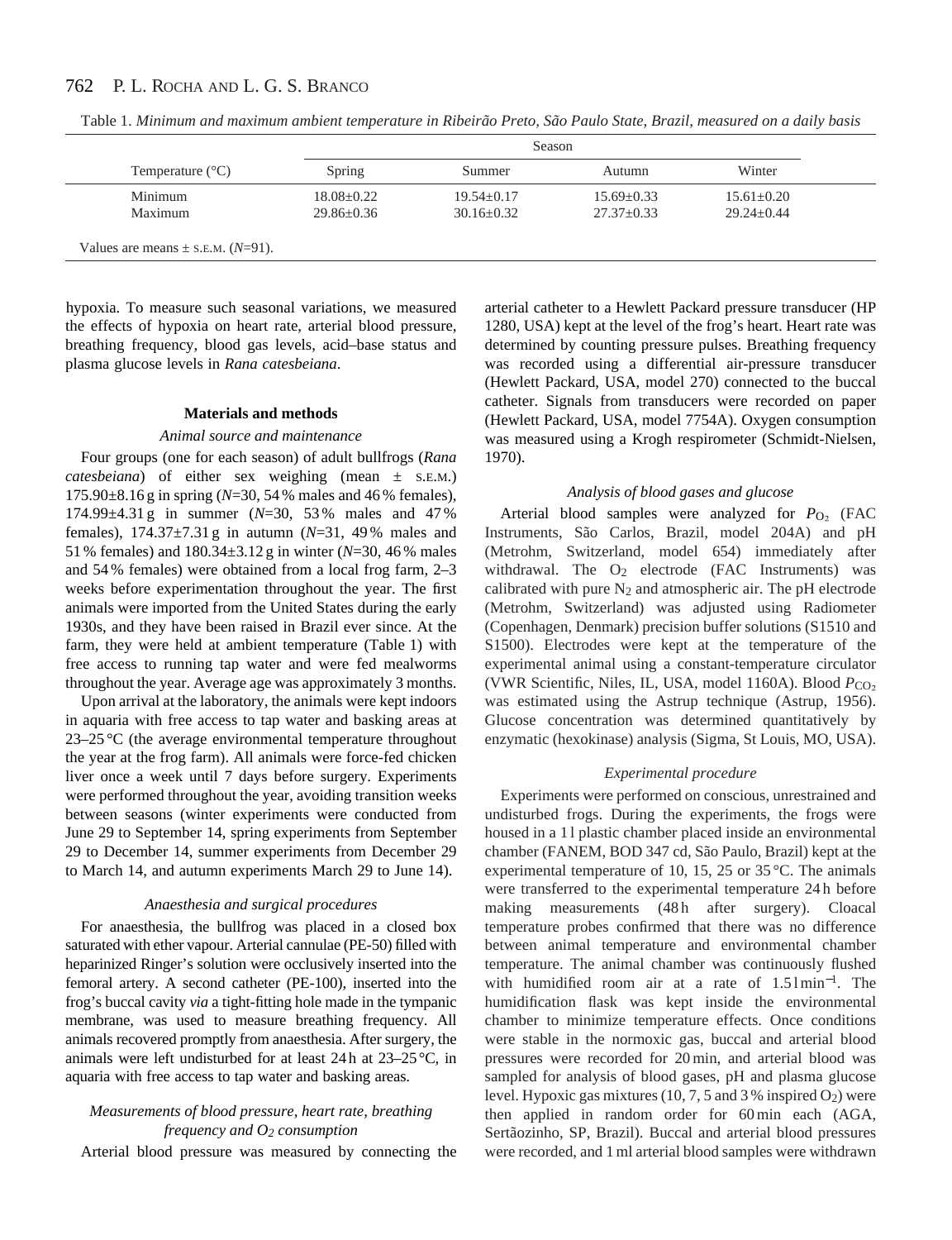at the end of each experimental condition. Approximately 80 % of this volume was reinfused into the animal's circulation after blood gas measurements had been made. A small fraction  $(100 \,\mu$ ) of arterial blood was immediately centrifuged in a Ravan microcentrifuge (900g) for 2 min (model Ciclo I, São Paulo, Brazil), and plasma was frozen at −20 °C for subsequent determination of plasma glucose concentration.

#### *Calculations and statistical analysis*

Mean arterial blood pressures were estimated from the pressure pulse using the following formula: mean pressure = diastolic pressure plus (systolic pressure minus diatolic pressure)/3. Breathing frequency was obtained by counting the number of large-amplitude buccal movements, distinguished from buccal oscillations (Kinkead and Milsom, 1994). Breathing frequency, blood pressure and heart rate were calculated over 20 min periods. All values are reported as means  $\pm$  S.E.M. The effects of season, temperature and hypoxia on heart rate, arterial blood pressure, breathing frequency, *Pa*<sub>O2</sub>, pH and plasma glucose concentration were analyzed using three-way multivariate analysis of variance (MANOVA) on log-transformed data (factors: season, temperature and percentage inspired oxygen) and using Duncan's multiplerange test. For the  $Pa_{CO<sub>2</sub>}$  and oxygen consumption experiments, two-way MANOVA and Duncan's multiplerange test were performed (factors: season and inspired oxygen tension; season and temperature, respectively). Values of *P*<0.05 were considered significant.

#### **Results**

Fig. 1 shows the effects of hypoxia on heart rate at different temperatures during the four seasons. Under normoxia, heart rate decreased significantly with reduced temperature. The decrease was similar in all seasons (MANOVA, *P*>0.4). Hypoxia had little effect on heart rate regardless of temperature or season. Heart rate was elevated significantly only at the lowest level of inspired  $O_2$  at 15 and 25 °C in autumn and at 25 and 35 °C in spring. Hypoxia (below 10 %) at 35 °C was lethal, however, regardless of season.

Reduced body temperature was accompanied by decreased blood pressure in all seasons (Table 2). Season also affected blood pressure. Independently of temperature, blood pressures were significantly higher during winter than during the other seasons at most of the temperatures tested. Hypoxia caused no significant changes in blood pressure during any season or at any experimental temperature (data not shown).

Fig. 2 shows the effects of hypoxia on breathing frequency at different temperatures during the four seasons. Regardless of season, breathing frequency was reduced at lower temperatures under normoxic conditions. Similarly, the ventilatory response to hypoxia tended to become less pronounced at the lower temperatures (MANOVA, *P*<0.001). A seasonal difference (MANOVA, *P*<0.05) in the effect of hypoxia was observed: during summer, no significant increase in breathing frequency was measured at 25 °C, whereas during



Fig. 1. Seasonal comparisons of the effect of hypoxia on heart rate at different temperatures. †A significant (*P*<0.05) effect of temperature within a season. \*A significant  $(P<0.05)$  effect of hypoxia relative to normoxic control values, at the same temperature. Data are reported as means  $\pm$  s.E.M. ( $N=6$ ).

winter a significant effect was measured at  $10\%$  inspired  $O_2$  at the same temperature. Experiments performed during spring and autumn showed a significant increase in breathing frequency at intermediate values  $(5 \text{ and } 7\% \text{ inspired } O_2)$ , respectively).

Table 3 shows the effects of hypoxia on blood gas levels of frogs equilibrated at different temperatures during winter. Pa<sub>O2</sub> and pH values during spring, summer and autumn (data not shown) were similar to values in winter (MANOVA, *P*>0.5).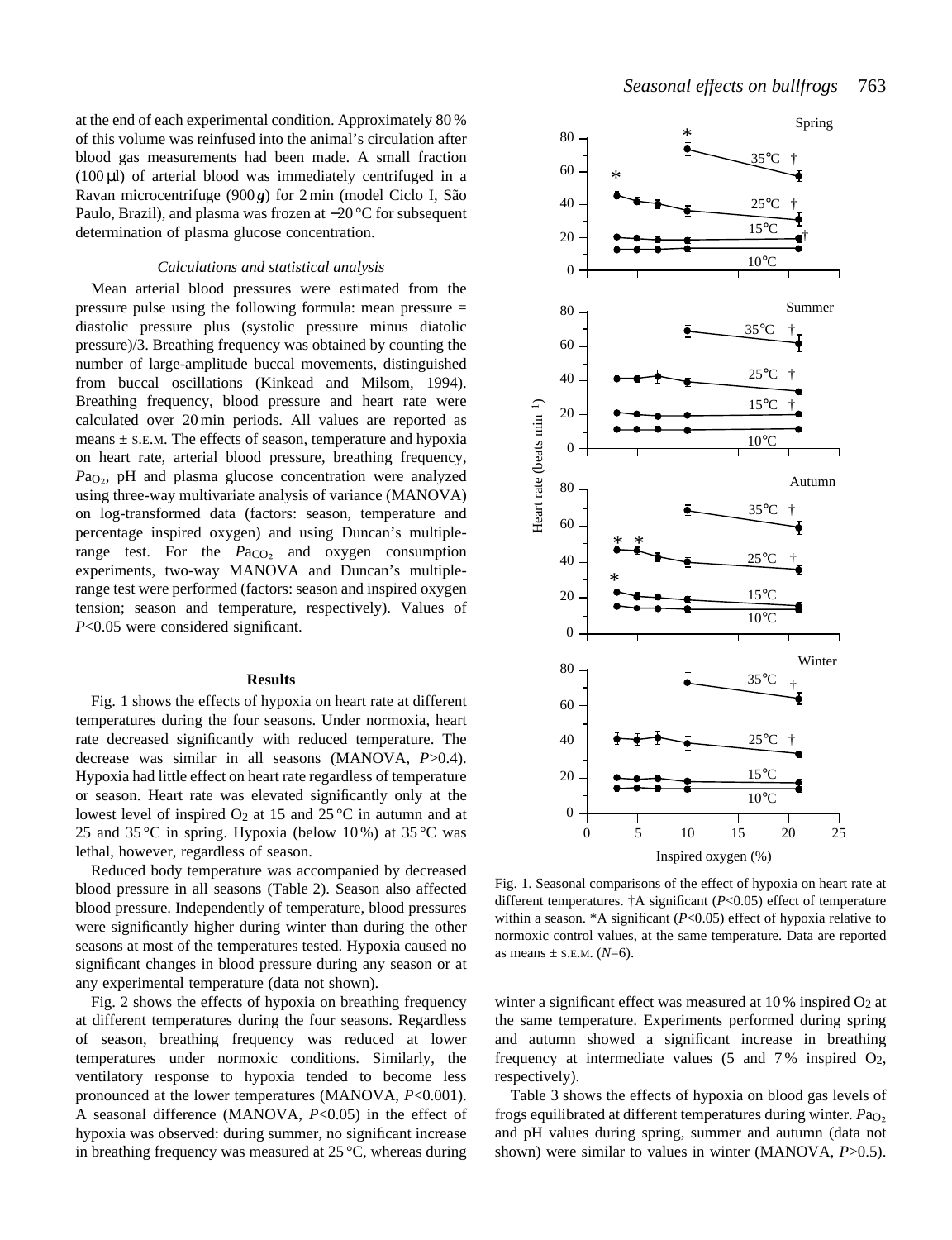

Fig. 2. Seasonal comparisons of the effect of hypoxia on breathing frequency at different temperatures. †A significant (*P*<0.05) effect of temperature within a season. \*A significant (*P*<0.05) effect of hypoxia relative to normoxic control values, at the same temperature. Data are reported as means  $\pm$  s.e.m. ( $N=6$ ).

However,  $Pa_{CO_2}$  values were significantly higher in autumn and winter than in spring and summer (Fig. 3). The effect of hypoxia on blood gas levels and pH did not change among seasons (MANOVA, *P*>0.2).

The effects of temperature and season on oxygen consumption are shown in Fig. 4. At any temperature tested, the rate of oxygen consumption tended to be higher during summer and lower during winter, but the difference in values between the two seasons was significant only at 35 °C.



Fig. 3. Seasonal variation in the effect of temperature on  $PaCO<sub>2</sub>$ columns, left-hand axis) and pH (circles, right-hand axis). \*A significant difference from the value for spring (*P*<0.05). Values were obtained under normoxia at 25 °C. Data are reported as means  $\pm$  S.E.M. (*N*=6).





Fig. 4. Seasonal comparisons of the relationship between rates of oxygen consumption and body temperature under normoxic conditions.  $\ddagger$ A significant ( $P$ <0.05) effect of temperature within a season. \*A significant (*P*<0.05) seasonal variation, at the same temperature. Data are reported as means  $\pm$  s.e.m. ( $N=6$ ).

Fig. 5 shows the relationship between plasma glucose levels and inspired oxygen level at different temperatures in each season. Hypoxia caused hyperglycaemia during all four seasons. However, the magnitude of the hypoxia-induced hyperglycaemia varied among temperatures (MANOVA, *P*<0.03) and seasons (MANOVA, *P*<0.01). During summer, exposure to hypoxia caused significant increases in plasma glucose levels at 10, 15 and 25 °C. During spring, there was an increase at 15 and 25 °C, and during winter and autumn, at 25 °C only. Under normoxic conditions, glucose levels were significantly reduced with decreasing temperatures, except during autumn. At 10 °C, glucose levels were higher in winter and autumn than in the other seasons. The slope (mean  $\pm$  s.D. of residuals) from the linear regression of the relationship between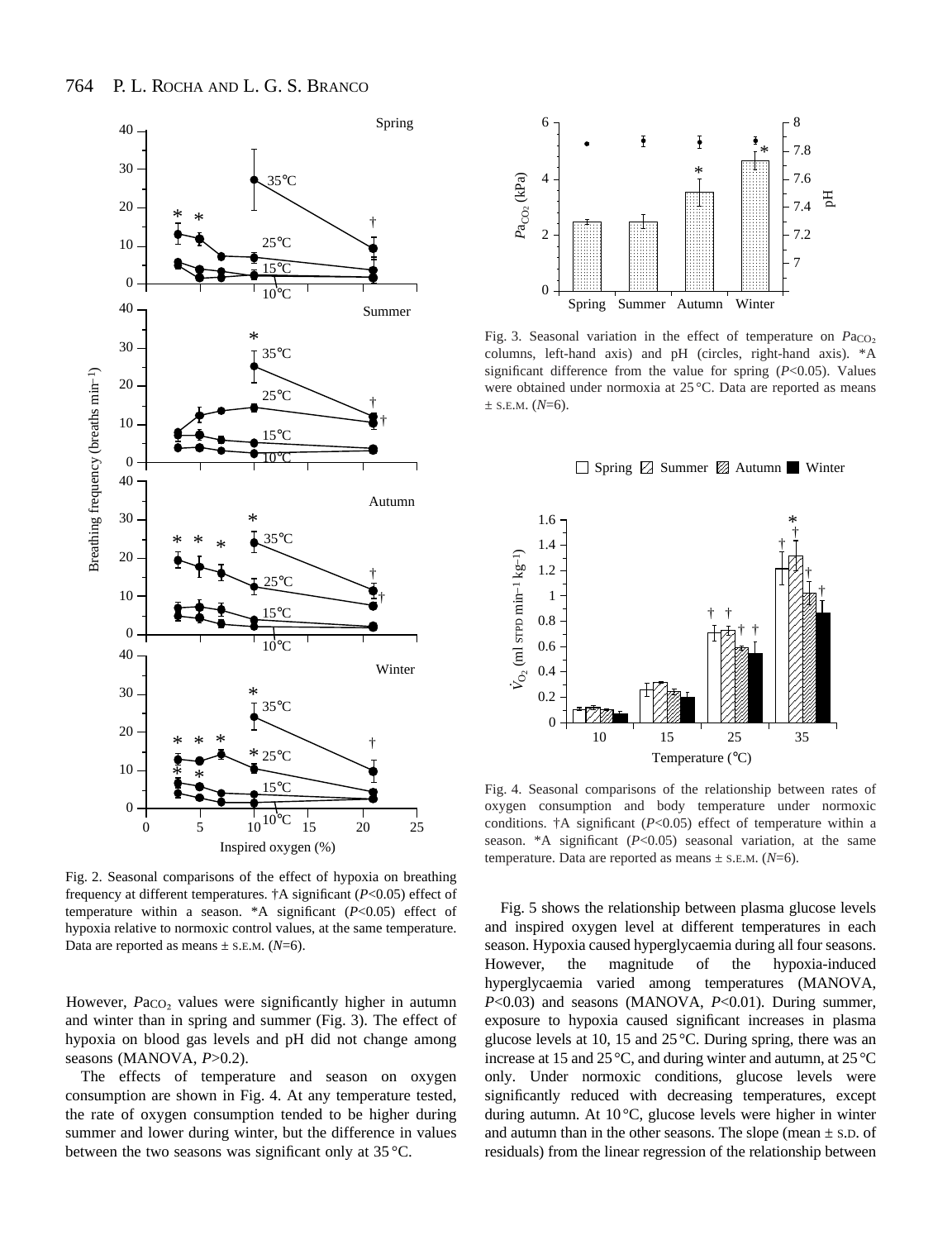| Temperature<br>(°C) |                     | Blood pressure (kPa) |                     |                  |  |
|---------------------|---------------------|----------------------|---------------------|------------------|--|
|                     | Spring              | Summer               | Autumn              | Winter           |  |
| 10                  | $3.27 \pm 0.15$ †   | $2.76 \pm 0.15$ †    | $3.51 \pm 0.25$     | $4.15 \pm 0.28$  |  |
| 15                  | $3.24 \pm 0.12$ †   | $3.83 \pm 0.16*$     | $3.59 \pm 0.36$ †   | $4.29 \pm 0.36$  |  |
| 25                  | $3.89 \pm 0.21$ †   | $4.12 + 0.25*$       | $3.93 \pm 0.21$ †   | $4.76 \pm 0.35$  |  |
| 35                  | $4.04 \pm 0.21$ *,† | $4.40 \pm 0.39$ *,†  | $4.41 \pm 0.16$ *,† | $5.59 \pm 0.23*$ |  |

Table 2. *Seasonal variation in blood pressure of bullfrogs under normoxic conditions*

Values are means  $\pm$  s.E.M. for six animals in each group.

\*Significantly different from the value at 10 °C, in the same season (*P*<0.05).

†Significantly different from the winter value, at the same temperature (*P*<0.05).

glucose level and body temperature, under normoxia, was lowest during autumn  $(0.58\pm0.21 \text{ mg d}^{-1} {}^{\circ}\text{C}^{-1})$  and was 1.19-fold  $(0.69\pm0.20 \,\text{mg}\,\text{d}^{-1}\,{}^{\circ}\text{C}^{-1}),\quad 1.96\text{-fold} \quad (1.14\pm0.29 \,\text{mg}\,\text{d}^{-1}\,{}^{\circ}\text{C}^{-1})$ and 2.59-fold  $(1.51\pm0.25 \text{ mg d}^{-1} {}^{\circ}\text{C}^{-1})$  higher during winter, spring and summer (*P*<0.05 for spring and summer, taking the autumn slope as reference).

#### **Discussion**

The present study provides data about the effect of temperature on cardiorespiratory and metabolic responses to hypoxia not only during the active period of the species (*Rana catesbeiana*) but also during winter, when adult bullfrogs in the wild become quieter, but are not torpid. In the field, overwintering bullfrogs (*R. catesbeiana*) have been found submerged on the bottoms of ponds in Ohio (USA) from December to February, but none of them was buried or covered with silt. Instead, they kept moving in search of areas of high

Table 3. *Effect of hypoxia and body temperature on blood gases of* Rana catesbeiana *during winter*

|               | Inspired       |                    |                 |                   |
|---------------|----------------|--------------------|-----------------|-------------------|
| Temperature   | O <sub>2</sub> | Pa <sub>O</sub>    |                 | PaCO <sub>2</sub> |
| $(^{\circ}C)$ | $(\% )$        | (kPa)              | pHa             | (kPa)             |
| 15            | 21             | $4.56 \pm 0.41$    | $7.94 \pm 0.07$ |                   |
|               | 10             | $3.46 \pm 0.66$    | $7.92 \pm 0.05$ |                   |
|               | 7              | $2.88 + 0.46$      | $7.98 \pm 0.05$ |                   |
|               | 5              | $2.72 \pm 0.19*$   | $7.98 \pm 0.04$ |                   |
|               | 3              | $2.63 \pm 0.13*$   | $7.99 + 0.04$   |                   |
| 25            | 21             | $8.68 \pm 0.79$ †  | $7.88 + 0.04$   | $5.01 \pm 0.25$   |
|               | 10             | $6.46 + 0.46$      | $7.95+0.06$     | $4.43 \pm 0.35$   |
|               | 7              | $4.95 \pm 0.57*$   | $7.95 \pm 0.05$ | $4.33 \pm 0.28$   |
|               | 5              | $3.27 \pm 0.42*$   | $8.00 \pm 0.05$ | $4.17 \pm 0.36$   |
|               | 3              | $2.17 \pm 0.25*$   | $8.01 \pm 0.06$ | $4.05 \pm 0.41$   |
| 35            | 21             | $10.57 \pm 0.58$ † | $7.72 \pm 0.10$ |                   |
|               | 10             | $7.30 \pm 0.40*$   | $7.85 \pm 0.10$ |                   |

Values are means  $\pm$  s.e.m. for six animals in each group.

\*Significantly different from the value for normoxic conditions at the same temperature (*P*<0.05).

†Significantly different from the value at 15 °C (normoxic conditions) (*P*<0.05).

oxygen content and to avoid freezing temperatures (Stinner *et al.* 1994).

In the present study, we used frogs of both sexes. To our knowledge, at least in *R. pipiens*, no significant change in the concentrations of serum glucose as function of sex has been observed during summer or winter (Jungreis and Hooper, 1970; Jungreis, 1970). Moreover, Herman (1977) also found no gender difference in the effects of epinephrine and norepinephrine on plasma glucose levels and haematocrit in *R. catesbeiana*.

#### *Cardiovascular system*

A small hypoxia-induced tachycardia, which increased with increasing temperature, was observed during autumn and to a lesser extent during spring, whereas no effect of hypoxia was measured during summer or winter (Fig. 1). As a result, statistical analysis (MANOVA, *P*>0.4) revealed no significant effect of season on hypoxia-induced tachycardia. It has been suggested that an increased heart rate during hypoxia increases blood flow to ensure adequate oxygen uptake *via* cutaneous respiration (Boutilier *et al.* 1986).

Falling temperatures were accompanied by decreasing heart rate (Fig. 1). While temperature may act directly on pacemaker cells (Clark, 1920), it also influences cardiovascular nerves and reflexes. Courtice (1990), for instance, has reported that the effectiveness of the vagus nerve increases with decreasing temperature owing to the accumulation of acetylcholine.

We observed no seasonal variation in the effect of temperature on heart rate: the heart rate of our bullfrogs increased with increasing body temperature in a similar manner during all seasons. In agreement, Weathers (1975) observed a similar pattern for the effect of temperature on heart rate during summer and winter in *R. catesbeiana*. Moreover, Lillo (1980) demonstrated that the cardiovascular system of bullfrogs (*R. catesbeiana*) retains normal regulatory function over winter. Conversely, a clear seasonal variation in the effects of temperature on heart rate has been reported in the frogs *R. pipiens* (Miller and Mizell, 1972) and *R. temporaria* (Harri and Talo, 1975). All of these species, except *R. catesbeiana* (present study), showed a direct relationship between heart rate and temperature during summer, while during winter, a linear relationship existed only up to a core temperature of approximately 22 °C. Above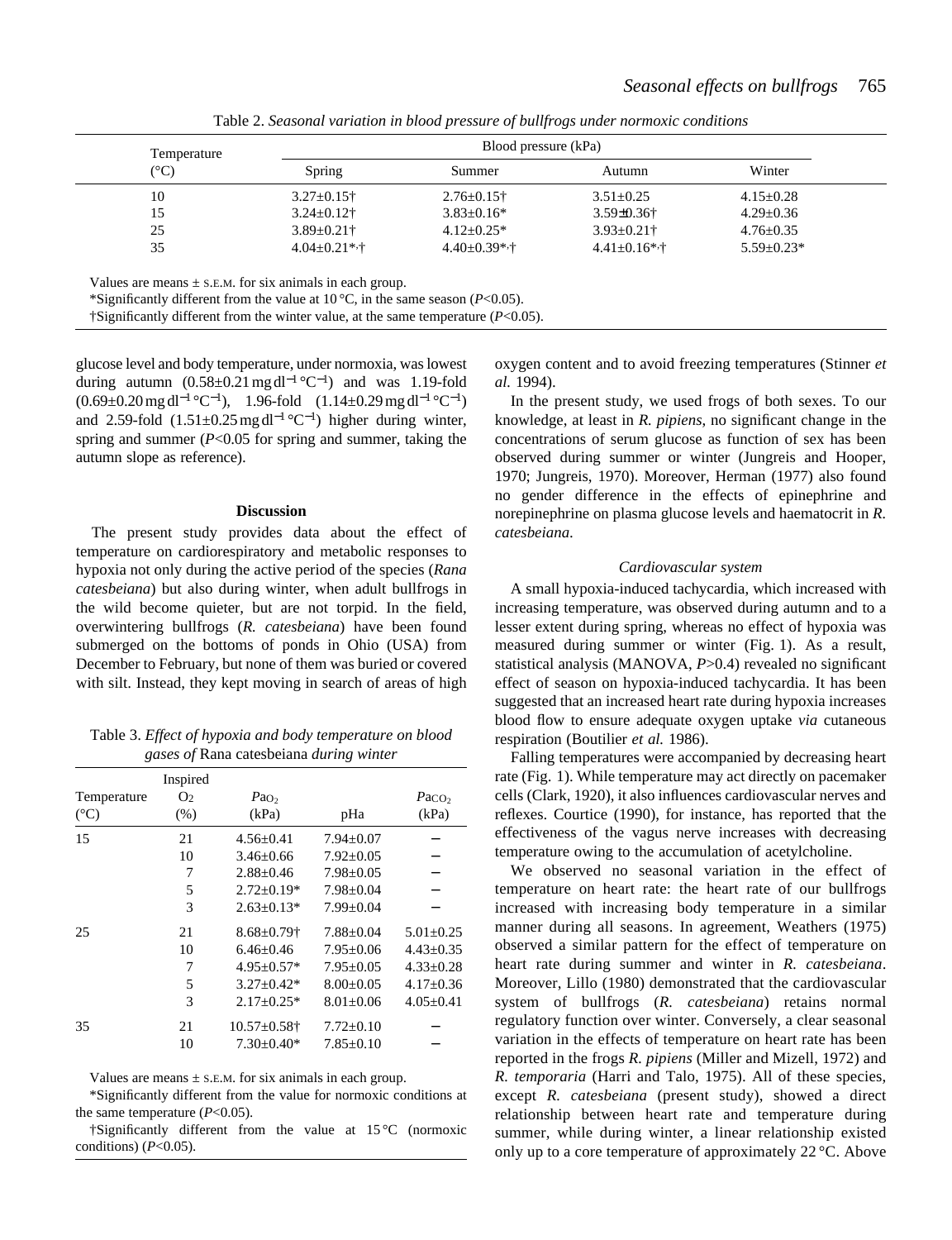

Fig. 5. Seasonal comparisons of the effects of hypoxia on glucose levels at different body temperatures. †A significant (*P*<0.05) effect of temperature within a season. \*A significant (*P*<0.05) effect of hypoxia compared with the normoxic control values, at the same temperature. Data are reported as means  $\pm$  s.e.m. *N* values, 6 (10 °C), 6 (15 °C), 7 (25 °C) and 5 (35 °C).

this temperature, heart rate remained essentially unchanged. These discrepancies may be due to interspecific differences among amphibians or to the effects of thermal acclimation. The occurrence of this thermal acclimation effect in the present study was unlikely because temperature changes little in Southeast Brazil (Table 1).

The relationship between arterial pressure and body temperature in *R. catesbeiana* was influenced by season (Table 2). Our data corroborate those of Weathers (1975), who observed that blood pressures in the bullfrog were slightly higher in winter than in summer. Higher arterial blood pressures in winter, without any change in heart rate, indicate an increase in peripheral resistance or in the stroke volume in the overwintering frogs.

# *Pulmonary ventilation*

In most amphibians and reptiles, pulmonary ventilation increases with rising body temperature. The effect of temperature on ventilation was reported earlier for *Bufo*. Kruhøffer *et al.* (1987) were the first to report that hypoxiainduced hyperventilation in *Bufo paracnemis* is augmented in response to increased body temperature.

The present study provides the first evidence that the effect of hypoxia on breathing frequency depends on the season (MANOVA, *P*<0.05). Hypoxia-induced tachypnoea at 15 and  $25^{\circ}$ C had a lower threshold during winter than during any other season (Fig. 2), suggesting that there may be a change in the threshold for the hypoxic ventilatory response. It is interesting to note that, during the summer, hypoxia had an effect only at 35 °C (under 10 % inspired  $O_2$ ), in spite of the fact that frogs had higher rates of  $O<sub>2</sub>$  consumption during this season at all temperatures (Fig. 4). The notable effect of hypoxia on winter frogs may be due to the reduced breathing frequency under normoxic conditions (reference value used in the statistics) or to the elevation in  $Pa<sub>CO<sub>2</sub></sub>$  (Fig. 3). A previous study of amphibians has shown that the addition of  $CO<sub>2</sub>$  to the inspired gas mixture caused a shift to the right in the relationship between chemoreceptor discharge and *P*a<sub>O2</sub> (Van Vliet and West, 1992). If so, the present study would confirm that  $CO<sub>2</sub>$  may cause an increased  $O<sub>2</sub>$  drive to breathe in anurans not only during the active period (Ishii *et al.* 1985) but also during the overwintering period.

Statistical analysis (MANOVA *P*>0.5) revealed that the effect of temperature on resting ventilation is not affected by season (Fig. 2). In spite of this, we observed a tendency to decreased ventilation at 25 °C in winter, when *P*a<sub>CO</sub>, was higher, but this difference was not significant.

# *Blood gas levels*

The control of breathing in *R. catesbeiana* was recently evaluated by Kinkead and Milsom (1994). They reported *P*a<sub>O</sub>, *Paco*<sub>2</sub> and pH values that were very similar to our summer values. Our winter frogs, however, presented *Paco*<sub>2</sub> values twice as high as summer values. An increase in *P*ac<sub>O2</sub> should cause a drop in pH unless a compensatory increase in bicarbonate concentration occurs. Similar increases in *Paco*<sub>2</sub> have been reported for *B. marinus* (Boutilier *et al.* 1979). Under special laboratory conditions, *B. marinus* burrowed, hypoventilated and reduced its cutaneous CO<sub>2</sub> excretion, with a resulting twofold increase in *P*a<sub>CO2</sub>. During active periods, such high *P*a<sub>CO2</sub> values would induce hyperventilation (Pinder *et al.* 1992) but, during winter, ventilation is actually reduced. At 25 °C, the breathing frequency of winter frogs under normoxia was lower than that during summer (Fig. 2). However, since pH did not change, the rise in *Paco*<sub>2</sub> must have been completely compensated by an increase in plasma bicarbonate level, as previously reported for aestivating *Bufo* (Boutilier *et al.* 1979). This is evidence that short-term (Boutilier *et al.* 1979) and long-term (over winter,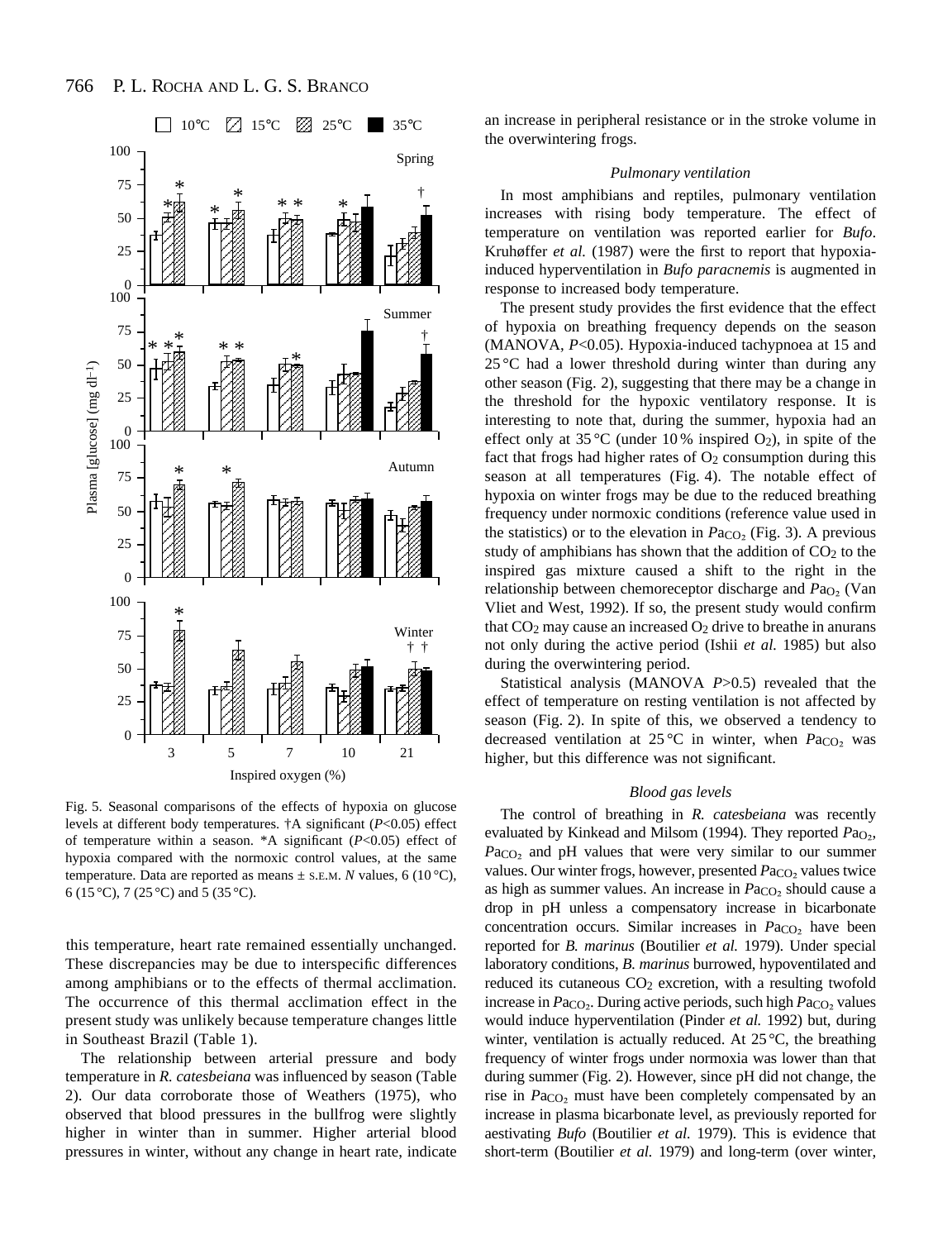present study) acid–base compensation might be similar among anuran amphibians.

#### *Metabolic rate*

During winter, tha rate of oxygen consumption by the bullfrogs was approximately 40.7 %, 37.7 %, 23.8 % and 34.2% lower than during summer at 10, 15, 25 and 35  $^{\circ}$ C, respectively (Fig. 4). Previous studies have reported that the resting rate of oxygen consumption is reduced during aestivation to 25 % of the resting value in *R. pipiens* (Fromm and Johnson, 1955), to 18 % in *Scaphiopus hammondii*, to 22 % in *Scaphiopus conchii* (Seymour, 1973), to 21 % in *Lepidobrachus llanensis* (McClanahan *et al.* 1983) and to 58 % in *Neobatrachus kunapalari* (Flanigan and Guppy, 1997). Thus, metabolic depression during adverse periods seems to be a widespread strategy in amphibians from various families. This hypometabolic state may extend survival while animals rely on stored fuel supplies during unfavourable periods. Flanigan *et al.* (1991) showed that, at least in *N. pelobatoides*, the cause of the reduced rate of oxygen consumption lies in the tissues and is not induced by external factors. Metabolic depression may be initiated by a reduction in the energy demand of the cells and this, consequently, leads to reduced energy production.

#### *Plasma glucose levels*

Consistent with others report in the literature (Castro-e-Silva *et al.* 1992), plasma glucose levels of anuran amphibians in the present study varied considerably between individuals. In summer, using animals equilibrated at  $25^{\circ}$ C, the baseline glucose level measured in the present study was consistent with values reported by Byrne and White, (1975), whereas Herman (1977) reported lower levels of approximately  $10-20$  mg dl<sup>-1</sup>. D'Eon *et al.* (1978) attributed lower levels to the collection of blood from cannulae, a procedure that reduces disturbance to the animals during sampling. Our data, however, were also obtained from cannulated specimens. While the surgical procedure, *per se*, caused an increase in plasma glucose concentration, this effect had disappeared 2 days after surgery (see Herman, 1977). During this period, plasma glucose levels were significantly higher in females than in males, but this difference disappeared on subsequent days (Herman, 1977). Therefore, the difference in values obtained between studies is more likely to reflect biological variations.

Most studies on the glucose metabolism of amphibians were performed during the active, non-aestivating period of the species, or during overwintering by assessing the antifreeze action of glucose (Storey *et al.* 1996). The hormonal control of plasma glucose concentration has been studied. Herman (1977) demonstrated that adrenaline, besides causing hyperglycaemia, also increases haematocrit, suggesting that this hormone is important in the adaptation of the bullfrog to stressful changes in the environment. The hormones involved in the regulation of carbohydrate metabolism are expected to exhibit seasonally variable effects. Indeed, the effects of adrenaline on blood glucose and lactate levels in the autumn are double those observed in either summer or winter (Farrar and Frye, 1979). Therefore, this hormone may be important in the preparation for overwintering, increasing the capacity of the frog to remain active as temperature declines during autumn and mobilizing the extra glucose necessary for autumn migratory activity (Farrar and Frye, 1977). Consistent with this background, our results indicate that during autumn, under normoxic conditions, glucose levels tended to be the highest at the low temperatures (Fig. 5). Moreover, plasma insulin levels, at least in the frog *Rana esculenta*, seemed to have a welldefined seasonal rhythm, increasing in spring, reaching their highest value in summer and declining in autumn and winter (Schlaghecke and Blüm, 1981).

In the present study, we have shown that plasma glucose levels were affected not only by temperature but also by an intrinsic annual pattern. Indeed, plasma glucose levels showed a wide variability among seasons, mainly when the frogs were equilibrated at low body temperatures. During summer and spring, plasma glucose level was relatively low, approximately 20 mg dl<sup>-1</sup> at 10 °C, whereas during autumn and winter it was twice as high (Fig. 5), in agreement with reports in *R. pipiens* (Jungreis, 1970; Jungreis and Hooper, 1970). Moreover, during spring/summer, a clear 'step-ladder' relationship between temperature and plasma glucose concentration was observed, whereas during autumn/winter the effect of temperature on plasma glucose was less evident. The starting value may be important for the interpretation of the effects of changing temperature and hypoxia on glucose levels. It appears that there was an effect when the values during normoxia were low but not when these values were already high (Fig. 5).

The effect of hypoxia on glucose levels has been evaluated in *B. cognatus* (Armentrout and Rose, 1971), *B*. *paracnemis* (Castro-e-Silva *et al.* 1992) and *B. marinus* (D'Eon *et al.* 1978). All of these studies reported a marked hypoxia-induced hyperglycaemia at room temperature. Castro-e-Silva *et al.* (1992) suggested that acute hypoxia-induced hyperglycaemia arose from autonomic nervous activation by means of combined cholinergic and adrenergic activation. At  $10^{\circ}$ C, hypoxia failed to induce any increase in plasma glucose levels, except during summer at  $3\%$  inspired  $O_2$  (Fig. 5).

Seasonal variations in the plasma glucose levels seem to provide bullfrogs with mechanisms necessary for survival during unfavourable conditions of cold and drought. In preparation for autumn and during overwintering, plasma glucose concentration is maintained relatively elevated regardless of temperature, with an increase in intracellular osmolality to avoid dehydration and/or freezing (Storey *et al.* 1996).

We thank Dr Mogens L. Glass and Dr Augusto S. Abe for use of equipment. This study was supported by Fundação de Amparo à Pesquisa do Estado de São Paulo (FAPESP) Grant 96/0711-7 and Conselho Nacional de Desenvolvimento Científico e Tecnológico (CNPq) Grant 520220/96-0. P.L.R. was the recipient of a fellowship from Coordenação de Aperfeiçoamento de Pessoal de Nível Superior (CAPES).